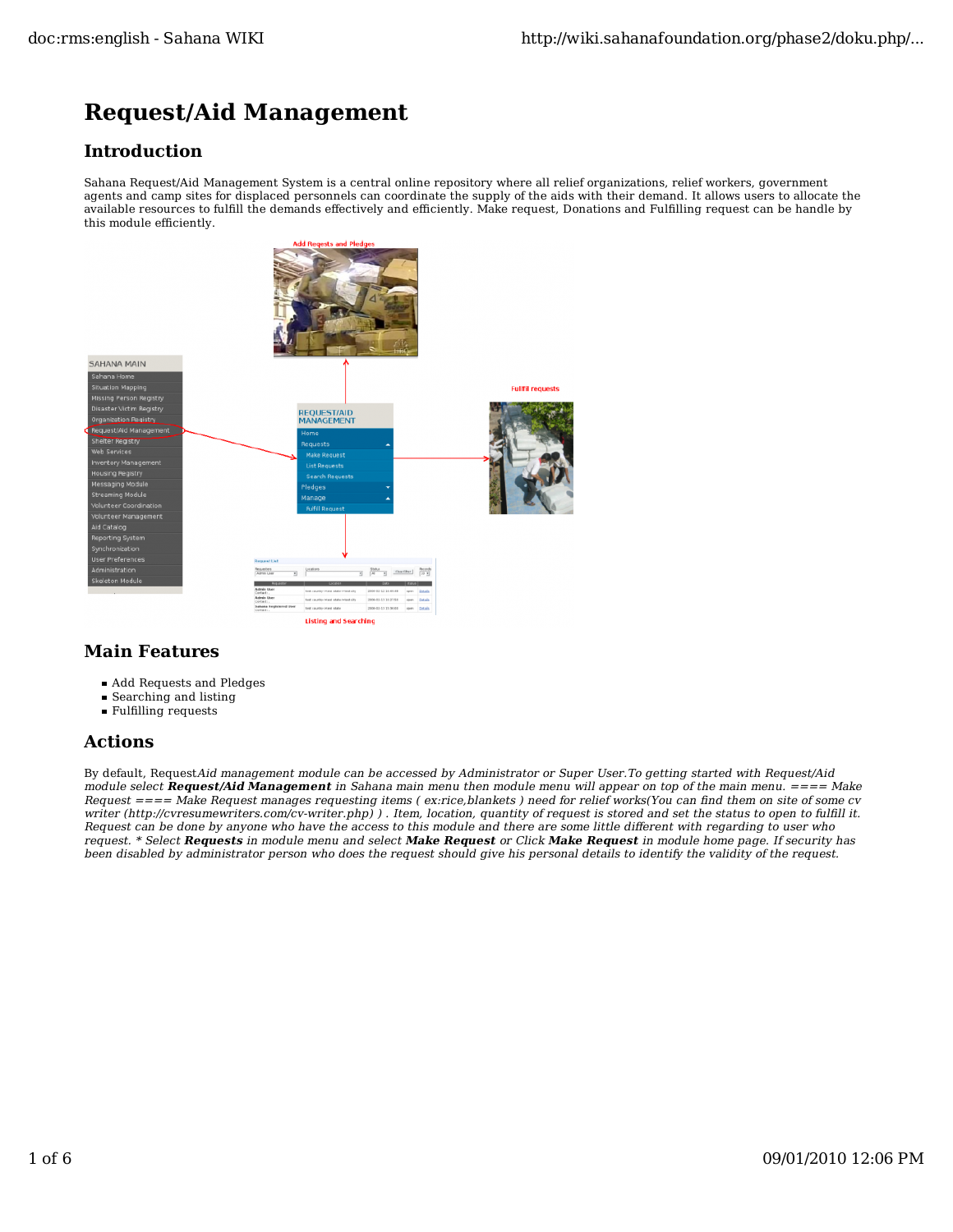| New Requester       |                                                                                                                                                                                                 |
|---------------------|-------------------------------------------------------------------------------------------------------------------------------------------------------------------------------------------------|
|                     | Create New Requester: A new Person will be added to the Sahana Database,<br>Only the Full Name is required, But in order to Contact the Requester please add some contact information with this |
| Full Name           |                                                                                                                                                                                                 |
| Mobile              |                                                                                                                                                                                                 |
| Email               |                                                                                                                                                                                                 |
| Available Card type | National Identity Card<br>۰                                                                                                                                                                     |
| Card Number         |                                                                                                                                                                                                 |
| Telephone           |                                                                                                                                                                                                 |
| Address             |                                                                                                                                                                                                 |
|                     |                                                                                                                                                                                                 |
|                     |                                                                                                                                                                                                 |
|                     |                                                                                                                                                                                                 |

Next

If security has been enabled no need if

identifying the requester. So descriptive essay (http://www.professays.com/info/descriptive-essay-prompts/) can be directly move to the requesting which is described bellow.As the first step of requesting location for the request should be given. Request location can be a -Select New Requester Location

| select boxes<br>* Camp/Shelter<br>* an Organization | If you know any of the following, please select only one of them first, the selection will populate the set of Location |
|-----------------------------------------------------|-------------------------------------------------------------------------------------------------------------------------|
|                                                     | Select a Camp/Shelter                                                                                                   |
| Shelter/Camp                                        | $\blacktriangledown$                                                                                                    |
|                                                     | O<br>Select an Organization                                                                                             |
| Country:                                            | ? HELP<br>$\mathbf{r}$                                                                                                  |
| State:                                              | ≛                                                                                                                       |
| City:                                               | ᅬ                                                                                                                       |
| sub:                                                | ᅬ                                                                                                                       |
| Add Location                                        |                                                                                                                         |

 $\mathbf{s}$  shelter or a organization . Note :-  $\mathbf{s}$ 

Shelters and Organizations should be already added using Shelter Registry or Organization Registry modules. If security has been disabled requester should give the location and no persistence is there. But if security is enabled location which has been used are stored and both forms(above one and form in below) will appears in the same page. Then on the top of the same page selected locations are shown. But user in a security disabled Sahana system has only one location at attempt. Select the location and click **Next**

| Select a location where the request is related.<br>If you want to make the request for a new location, add the location first. |  |
|--------------------------------------------------------------------------------------------------------------------------------|--|
| Existing Location<br>  test country -->test state -->test city v <br>Location                                                  |  |
| Next                                                                                                                           |  |

Then in next page item details will be

asked. Then steps by steps item has to be given with quantity and priority. Category/sub category/item are handled by the Aid Catalog Location : test country->test state->test city

|                               | New Item |             |               |                          |
|-------------------------------|----------|-------------|---------------|--------------------------|
|                               | Category |             |               |                          |
|                               | Quantity |             | $\mathcal{H}$ |                          |
|                               | Priority | Immediate - |               |                          |
|                               |          |             |               |                          |
| module. * select the category | Add      |             |               | Then it display relevant |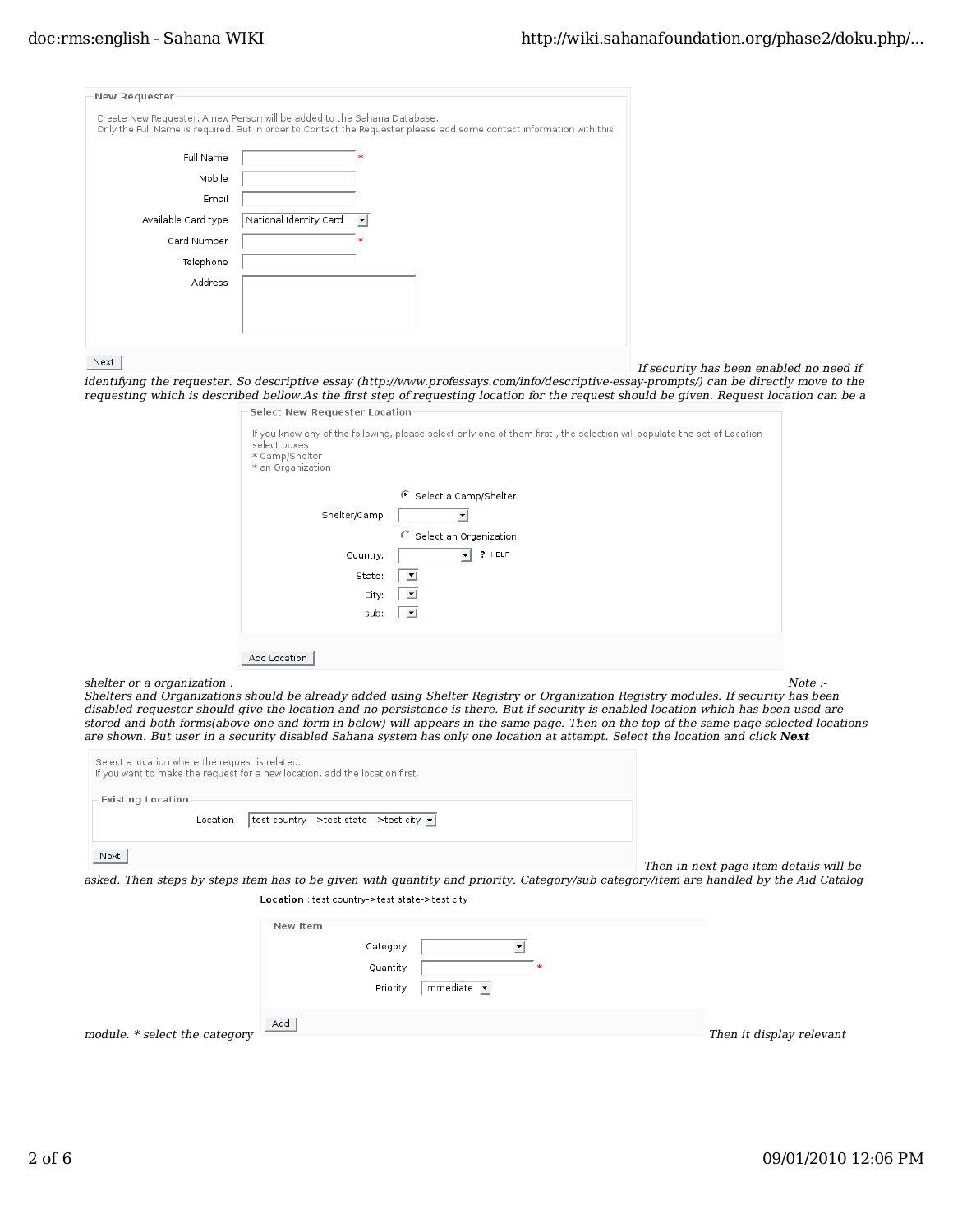|                                  | New Item<br>Category<br>Sub Category | Food and Nutrition v<br>-- Select Category -- v |                   |
|----------------------------------|--------------------------------------|-------------------------------------------------|-------------------|
|                                  | Quantity                             |                                                 |                   |
|                                  | Priority                             | Immediate -                                     |                   |
| sub categories for the category. | Add                                  |                                                 | Then it display a |
|                                  | New Item                             |                                                 |                   |
|                                  |                                      | Food and Nutrition v<br>Category                |                   |
|                                  |                                      | -- Select item -- v<br>Item                     |                   |
|                                  |                                      | Quantity                                        |                   |
|                                  |                                      | Immediate -<br>Priority                         |                   |
|                                  |                                      |                                                 |                   |

combo box with items of selected sub category.  $\boxed{\phantom{\bigl|}\phantom{\bigl|}}^{\rm Add}$  Select a item and

unit type and give quantity and priority. Ascending order of priorities are **immediate**, **moderate**, **Low Priority**. Then click **Add** .Then item details will displayed with form to add more items. If you want to request more items to same location you can add using that form. To finalize the request click **Finish**. ==== List Requests ==== View list of requests with requester, Location, Date, status of the request and a link to detailed version of a request. A form will be in above of the page to filter the request list using requester, status. By selecting parameters of that form listing data can be filtered and searching can be done. Changing the value of combo-box records number of records per page can be changed.

| Requesters<br>Admin User<br>$\vert$  | Locations<br>shelter 2<br>⊻         | Status<br>Clear Filter<br>All<br>$\vert$ |        | Records<br>$10 -$ |
|--------------------------------------|-------------------------------------|------------------------------------------|--------|-------------------|
| Requester                            | Location                            | Date                                     | status |                   |
| Admin User<br>Contact: .             | test country->test state->test city | 2008-02-18 10:14:00                      | closed | Details           |
| Admin User<br>Contact: ,             | test country->test state->test city | 2008-02-13 10:27:50                      | open   | Details           |
| Sahana Registered User<br>Contact: . | test country->test state            | 2008-02-13 15:36:00                      | open   | Details           |
| Admin User<br>Contact: .             | shelter 2                           | 2008-02-15 13:42:59                      | open   | Details           |
| requester<br>Contact: .              | test country->test state->test city | 2008-02-15 15:21:11                      | open   | Details           |
| a<br>Contact:,                       | test country->test state->test city | 2008-02-15 16:33:06                      | open   | Details           |

By clicking on the **Details** link for the

a request expanded details are viewed. Number of items for a request, requested quantity, Priority is shown. Fulfilling can be done clicking **select** on the request fulfillment list and the status can be set.

|  | Request Items |
|--|---------------|
|  |               |

| Item     | Quantity | Item Priority |
|----------|----------|---------------|
| Sugar    | 10 Kg    | Immediate     |
| Blankets | 10 Piece | Immediate     |

| Select to Fulfill |
|-------------------|
|                   |
|                   |
|                   |

Status Open

Note :- Status is open for any request

which is not fulfilled. Status is closed only when all requested items are fulfilled. ==== Search Requests ==== Search Request gives a report of requests by filtering using searching criteria given by the user. Data can be filtered by using one or more searching criteria like requester, location, priority, category and the status. By default all a set to **All** which will do the listing. Using this action user can search requests with high priority or open requests efficiently. \* Select **Request** in Request/Aid Management module menu and select **Search Requests** or Click **Search Request** in module home page.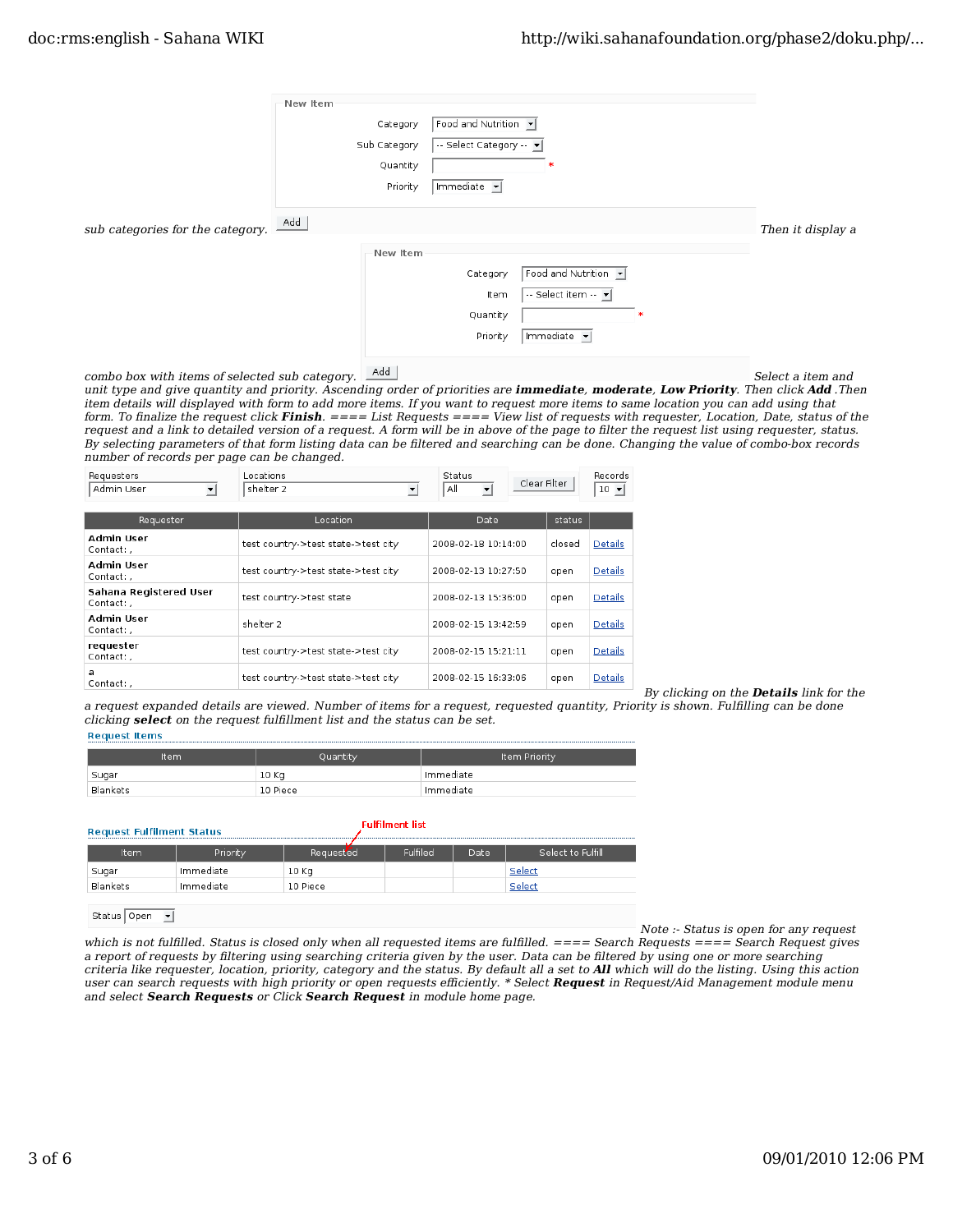| Select Criteria |           |          |
|-----------------|-----------|----------|
|                 | Requester | All      |
|                 | Locations | All<br>▼ |
|                 | Priority  | All      |
|                 | Category  | All<br>▼ |
|                 | Status    | All<br>ᅬ |
| Search          |           |          |

Select a searching criteria and click

**Search**. It will show a filtered list of requests same as in list requests and same actions like fulfilling are also possible. ==== New Pledge ==== New Pledge handles online donations/pledges through the system by tracking item, quantity of the pledge and locate them in to a registered inventory. Inventories are handle by the Inventory Management module. \* Select **Pledges** in Request/Aid module menu and then select **New Pledge** or Click **New Pledge** int Request/Aid home page. Then it asks Category/Sub Category/Item, quantity and the inventory where the pledge should pledge should place. All the steps to add a item will same as select item in Make

| Select an item first  |                  |
|-----------------------|------------------|
| New Item              |                  |
| Category              |                  |
| Quantity              |                  |
| Select an Inventory   |                  |
| Inventory Selection   |                  |
| Inventory Selection : | test inventory v |
| Add                   |                  |

Request action. Then it will show the Request action.

new pledge details with above form to add new pledges.

| Item  | Quantity |             |
|-------|----------|-------------|
| Sugar | 20 Kg    | Remove Item |
|       |          |             |

When all the items are added, Please press 'Finish'

#### Finish

If more pledges to be added, do the

previous steps recursively and click **Finish** to add pledges. If a pledge need to be removed click **Remove Item** in the pledge list. ==== List Pledges ==== This produce a list of all pledges done through the system including donor, date and the status. Result can be filtered by donor, status and records per page can be changed using form appears in the top of list. \* Select **Pledges** in module menu and select **List Pledges** or Click **List Pledges** in module home page.

| <b>Pledge List</b>             | <b>Fiter the list</b> |               |            |
|--------------------------------|-----------------------|---------------|------------|
| Donors Admin User              | Status All            | Clear Filter  | Records 10 |
| Donor                          | Date                  | status        |            |
| Admin User<br>Contact:,        | 2008-02-18 10:08:53   | delivered     | Details    |
| Contact: .                     | 2008-02-15 11:50:12   | Not Delivered | Details    |
| Contact:,                      | 2008-02-18 09:22:11   | Not Delivered | Details    |
| <b>Admin User</b><br>Contact:, | 2008-02-18 10:05:26   | Not Delivered | Details    |

By clicking on the **Details** list items

and quantities of the relevant donation is shown with the status of the donation. Status can be change by selecting the status from the combo box. Initial status of a pledge is **Not Confirmed**. When it confirmed status should change to **Confirmed** and change the status to **Delivered** when the pledge is delivered. To cancel or discard the pledge change the status to **Discarded**.

| <b>Pledge Items</b>    |          |  |  |  |  |
|------------------------|----------|--|--|--|--|
| Item                   | Quantity |  |  |  |  |
| Rice                   | 30 Kg    |  |  |  |  |
| Status Not Confirmed v |          |  |  |  |  |

 $===$  Search Pledges  $===$  This

produce a list of pledges filtered by one or more searching criteria. User can filter data using donor, category and status. If user wants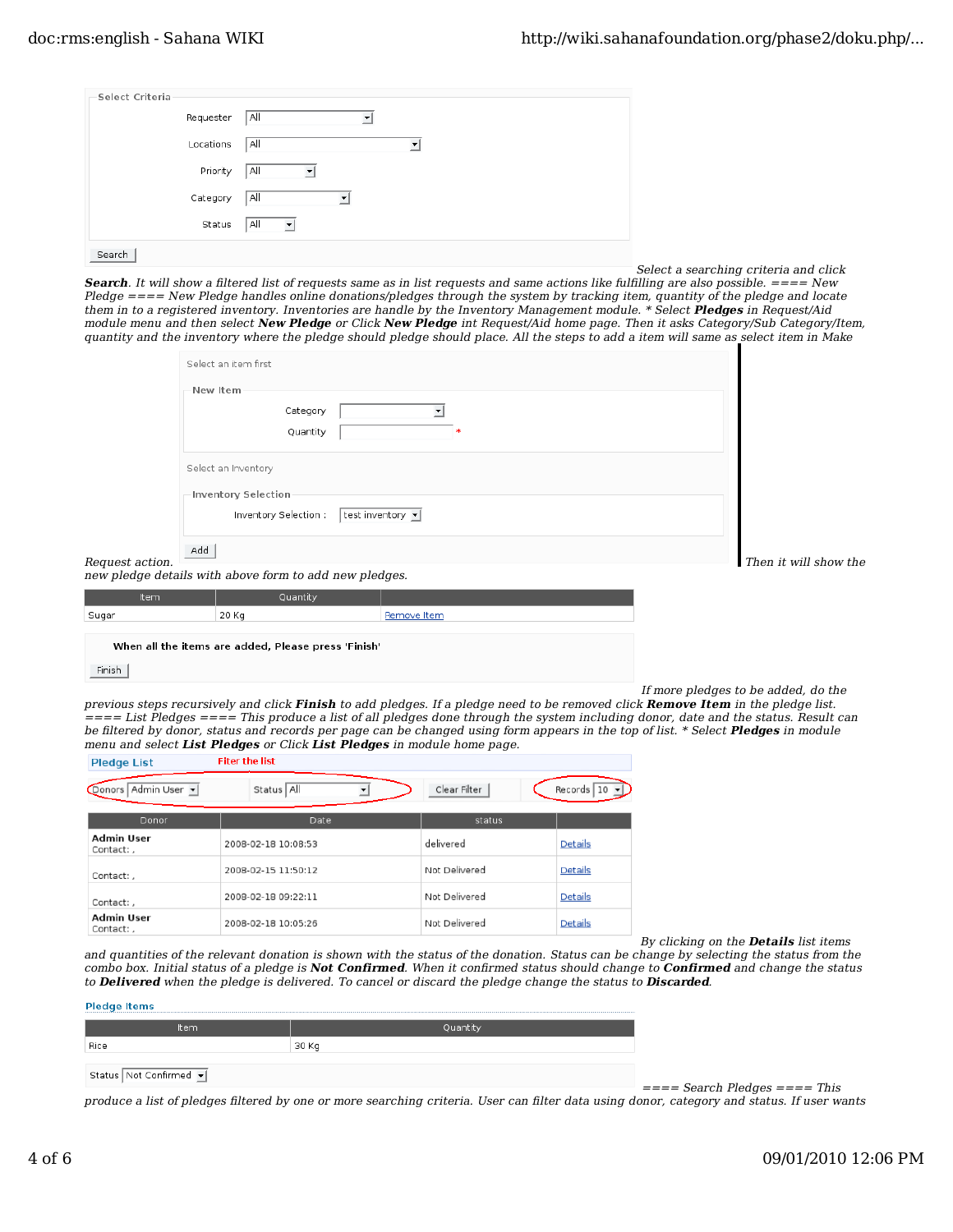to just a list of all pledges make them all to **All**. This helps to search pledges which are delivered or not or pledges for each category of

| Select Criteria |                |  |
|-----------------|----------------|--|
|                 | Donor   All    |  |
|                 | Category   All |  |
|                 | Status   All   |  |
|                 |                |  |
| Search          |                |  |

data. **\*** Click **Search**. Then it will produce a list of pledges which matches searching parameters. It includes donor, Item, quantity, status and the location (a inventory) where the donation is placed.<br>Page 1/1:1 Records per page default  $\overline{\bullet}$ 

| Donor      | Category           | Item     | Quantity | Date                | status        | Inventory      |
|------------|--------------------|----------|----------|---------------------|---------------|----------------|
| Admin User | Non Food Items     | Blankets | 800      | 2008-02-18 10:08:53 | delivered     | test inventory |
|            | Food and Nutrition | Rice     | 30       | 2008-02-18 13:38:54 | not confirmed | test inventory |
|            | Food and Nutrition | Rice     | 30       | 2008-02-18 09:22:11 | Not Confirmed | test inventory |
| Admin User | Food and Nutrition | Sugar    | 20       | 2008-02-18 10:05:26 | Not Confirmed | test inventory |

 $===$  Fulfill Requests  $===$  This action helps to manage the fulfillment of requests. It checks with the inventories and pledges to find out whether the requested items are available. If items are available user can locate that item to request location. \* Select **Manage** in module menu and and select **Fulfill Request** or Click **Fullfill Requests** and click **request list**. Then it will show the all request as a list same as in List Requests. By clicking on the **Details** link of a request user can get items, quantity of each item and the priority of the request. **Request Items** 

| Item     | Quantity | Item Priority |
|----------|----------|---------------|
| Sugar    | 10 Kg    | Immediate     |
| Blankets | 10 Piece | Immediate     |

#### **Request Fulfilment Status**

| Item     | Priority  | Requested | Fulfiled | Date | Select to Fulfill |
|----------|-----------|-----------|----------|------|-------------------|
| Sugar    | Immediate | 10 Kg     |          |      | Select            |
| Blankets | Immediate | 10 Piece  |          |      | Select            |
|          |           |           |          |      |                   |

**Fulfilment list** 

| Status Open $\boxed{y}$ |                                         |
|-------------------------|-----------------------------------------|
|                         | To fulfill a item of a request click on |

the **Select** in the Select to Fulfill column of a relevant item.Then it will show a list of available items/pledges with total quantity and **Fulfil Requests** 

This shows the list of pledges that have the selected item, Please select a pledge from the request to be fulfilled.

| Rice<br>Selec<br>Selec<br>Sugar<br>20<br>click Select of |                      | Item | Otv | Used |  |
|----------------------------------------------------------|----------------------|------|-----|------|--|
|                                                          |                      |      |     |      |  |
|                                                          | total used quantity. |      |     |      |  |

the relevant item. Ex: If user needs to fulfill a request to sugar select the sugar. Then it will shows items to the request and a form to fulfill the request. In that form maximum available quantity is shown.